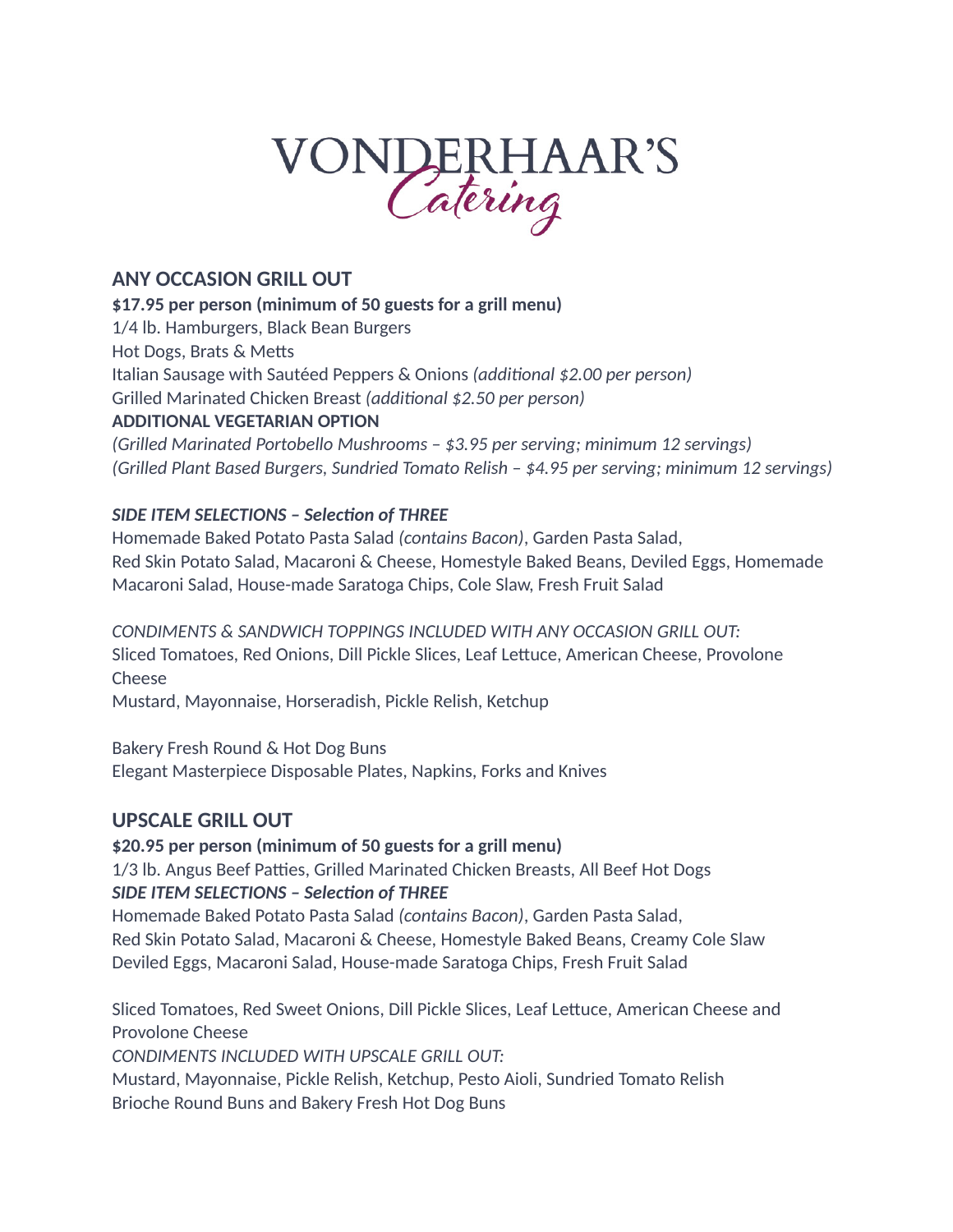Elegant Masterpiece Disposable Plates, Napkins, Forks and Knives



# **FILET MIGNON SANDWICH & CHICKEN BREAST SANDWICH GRILL OUT**

**\$29.95 per person (minimum of 50 guests for a grill menu)**

Filet Mignon Sandwiches and Marinated Boneless Grilled Chicken Breast Sandwiches Brioche Round Buns

#### *SIDE ITEM SELECTIONS – Selection of THREE*

Homemade Baked Potato Pasta Salad *(contains Bacon)*, Garden Pasta Salad, Red Skin Potato Salad, Macaroni & Cheese, Homestyle Baked Beans, Homemade Macaroni Salad, Farm to Salad (Field Greens, Red Beets, Salted Pistachios, Dried Cherries, Feta Cheese w/Champagne Vinaigrette)

Fresh Fruit Salad, Green Beans Roasted Sesame Seeds, House-made Saratoga Chips, Cole Slaw

*CONDIMENTS & SANDWICH TOPPINGS INCLUDED WITH UPSCALE GRILL OUT MENU:* Sliced Tomatoes, Red Onions, Leaf Lettuce, American Cheese, Provolone Cheese Sauteéd Mushrooms, Caramelized Onions, Garlic Aioli, A1 Steak Sauce, BBQ Sauce, Honey Mustard

Elegant Masterpiece Disposable Plates, Napkins, Forks and Knives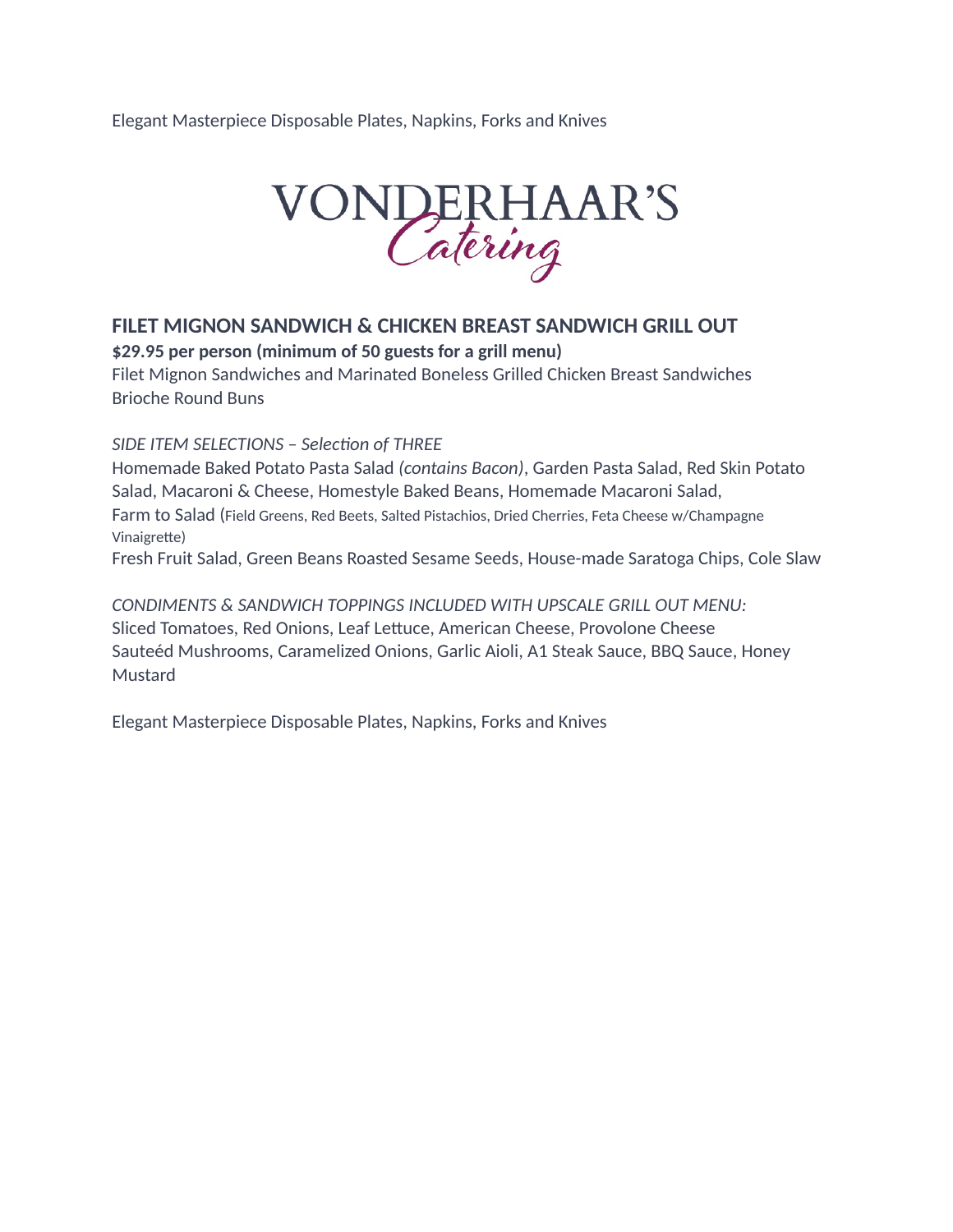

### **SPECIAL OCCASION GRILL OUT**

**Seasoned Choice Filet Mignon 6 oz.** *Market Pricing* **Seasoned Choice New York Strip Steak – 8-10 oz.** *Market Pricing*  **Faroe Island Salmon Fillet** \$22.95 per person **Marinated Boneless Chicken Breast** \$23.95 per person **Smoked BBQ Baby Loin Back Ribs** \$28.95 per person **Shish-ka-bobs –** *(two per person; inquire for pricing) Beef Tenderloin, Amish Chicken Breast, Vegetarian and Shrimp Shish-ka-bobs available*

#### *STARCH SELECTIONS – Selection of ONE*

Roasted Savory Yukon Gold & Sweet Potatoes, Quartered Oven Roasted Red Skin Potatoes, Garlic Red Skin Mashed Potatoes, White Cheddar Mashed Potatoes, House-made Saratoga Chips, White Cheddar Mac & Cheese

#### *VEGETABLE SELECTIONS – Selection of ONE*

Roasted Marinated Vegetables, Steamed Green Beans Tossed with Roasted Sesame Seeds Seasoned Vegetable Medley, Country Style Green Beans with Ham, Corn on the Cob Seasoned Broccoli Florets, Grilled Seasoned Asparagus (additional \$1.50 per person)

#### *SIGNATURE SALAD SELECTIONS – Choose from one of our Signature Salads*

**Farm to Table Salad -** Field Greens, Red & Gold Beets, Salted Pistachios, Dried Cherries, Feta Cheese w/Champagne Vinaigrette

**Mixed Field Greens Salad** - Varietal Field Greens, Toasted Sunflower Seeds, Mandarin Oranges, Aged Bleu Cheese w/Balsamic Vinaigrette and Buttermilk Ranch

**Lager House Salad** - Varietal Field Greens, Cucumbers, Tomatoes, Cantaloupe, Toasted Sunflower Seeds, Pretzel Croutons, Shaved Parmesan w/Lager Vinaigrette

**Harvest Salad -** Varietal Field Greens, Figs, Pepitas, Craisins, Aged Bleu Cheese w/Apple Cider Vinaigrette and Buttermilk Ranch

**House Tossed Salad** - Mixed Greens, Carrots, Tomatoes, Cucumber Slices, Croutons, Buttermilk Ranch and Balsamic Vinaigrette

#### **Summer Salad**

Varietal Greens, Tomatoes, Petite Pepper Rings, Red Onion, Diced Mango, Raspberry Vinaigrette

Fresh Baked Dinner Rolls & Butter